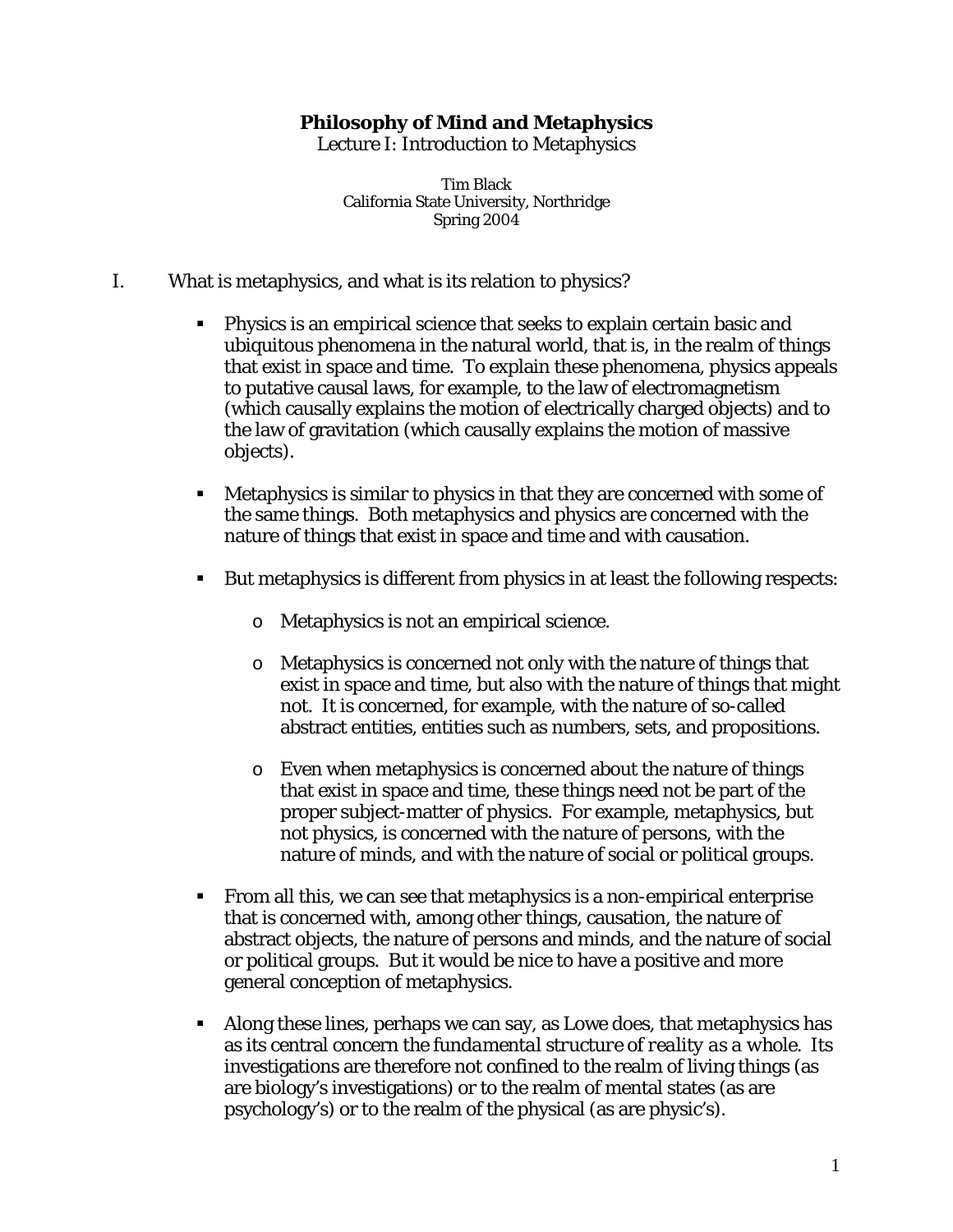Metaphysical investigations are constrained only by the shape of reality *as whole*, and not by the shape of any particular part of reality. This allows metaphysics to achieve an objective view of other disciplines – to step outside of them, as it were – in order to investigate the relationships between those other disciplines. For example, metaphysics seems to be in a good position to determine whether the subject-matter of one discipline – say, biology – is properly subsumed under that of another – say, physics. In fact, whenever we ask such questions, questions about the relationships between disciplines with purportedly different subject-matters, we are doing metaphysics. (But, of course, this is not the *only* way to do metaphysics.) Let's stick, then, with the following conception of metaphysics:

- o Metaphysics is an enterprise whose central concern is the fundamental structure of reality as a whole, and whose investigations are constrained only by the shape of reality as a whole and not by the shape of any particular part of reality.
- II. Is metaphysics a legitimate and worthwhile enterprise?
	- Some might say that the legitimacy of metaphysics rests on a controversial – some might even say *false* – thesis about truth, namely, that truth is, as Lowe puts it, "single and indivisible" (p. 4). Put another way, this is the thesis that truth is universal and non-relative. Those who deny this thesis might maintain that what is true for one culture or historical epoch might not be true for another, or that different cultures or historical epochs might have, or find themselves in, different and even incommensurable realities. But even this sort of disagreement is a *metaphysical* one: to have this sort of dispute is to have a dispute over the fundamental nature of reality. We need not *settle* the dispute to see that we are doing metaphysics as soon as we *have* the dispute.
	- ! Some might say that the legitimacy of metaphysics is undermined by what's known as naturalized epistemology, according to which knowledge, including metaphysical knowledge, must be compatible with our status as natural creatures, and any inquiry into the nature of knowledge must be a part of a more general natural scientific – hence, empirical – inquiry into our cognitive capacities. Perhaps there is no room here for metaphysical knowledge, for such knowledge is acquired via purportedly non-empirical means, and it is perhaps the case that such knowledge is incompatible with our status as natural creatures (how can *natural* creatures acquire knowledge of such apparently *un*natural entities as propositions and sets?). Nevertheless, it is controversial whether naturalized epistemology is correct. And, here again, this sort of controversy is a *metaphysical* one: to have this sort of dispute is to have a dispute over the fundamental nature of reality. We need not *settle* the dispute to see that we are doing metaphysics as soon as we *have* the dispute.